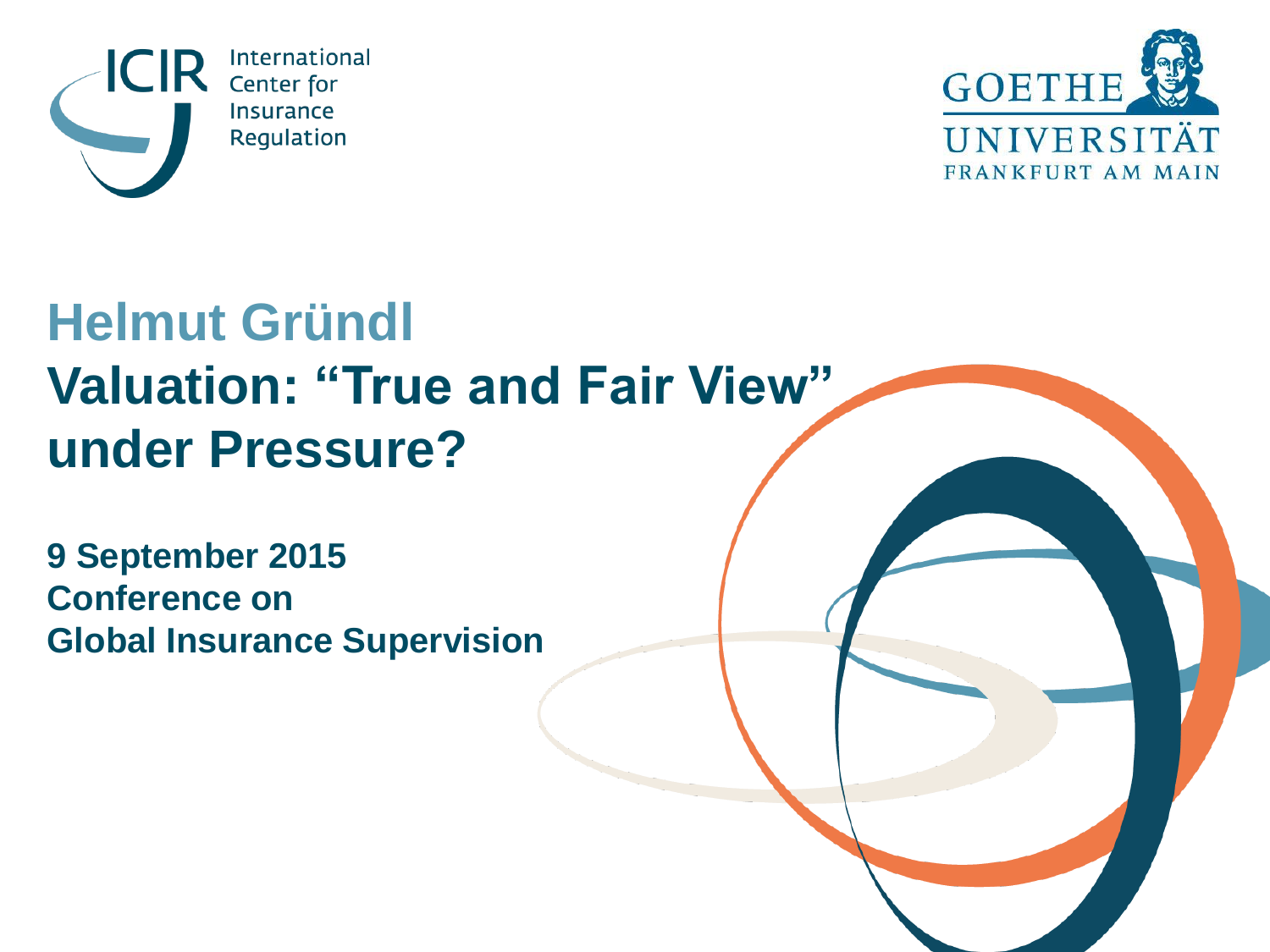#### **This Morning**

- **Example 3 Issues of Valuation and Capital Requirements**
- **Their Effect on Insurers' Solvency Situation**



**Risk Regulation**

ICIR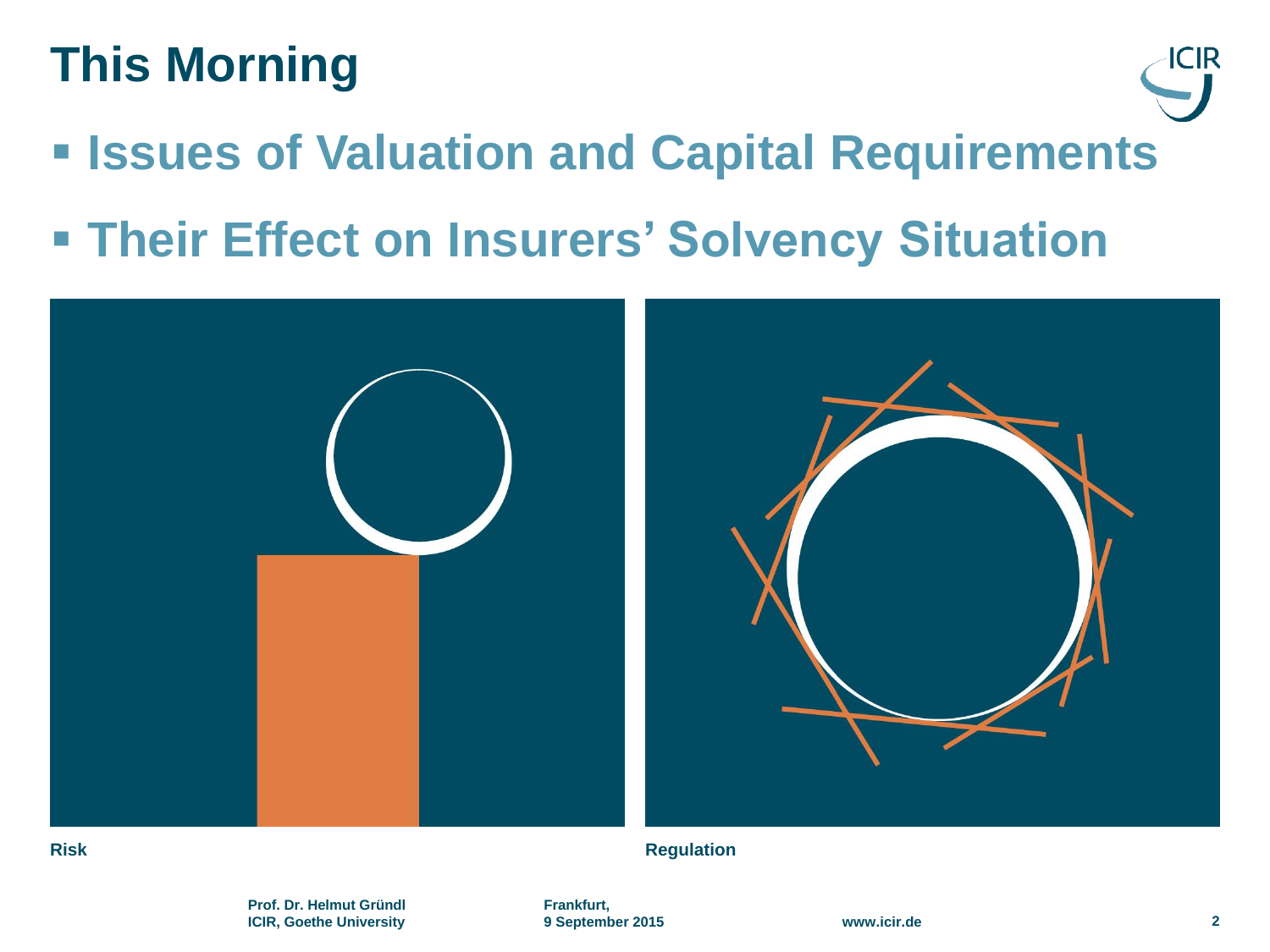



- **"True and Fair View" in Solvency Regulation**
- **Pressure on "True and Fair View": Low Interest Rate Environment**
- **Discuss Advantages and Disadvantages of "True and Fair View" in Solvency Balance Sheet**

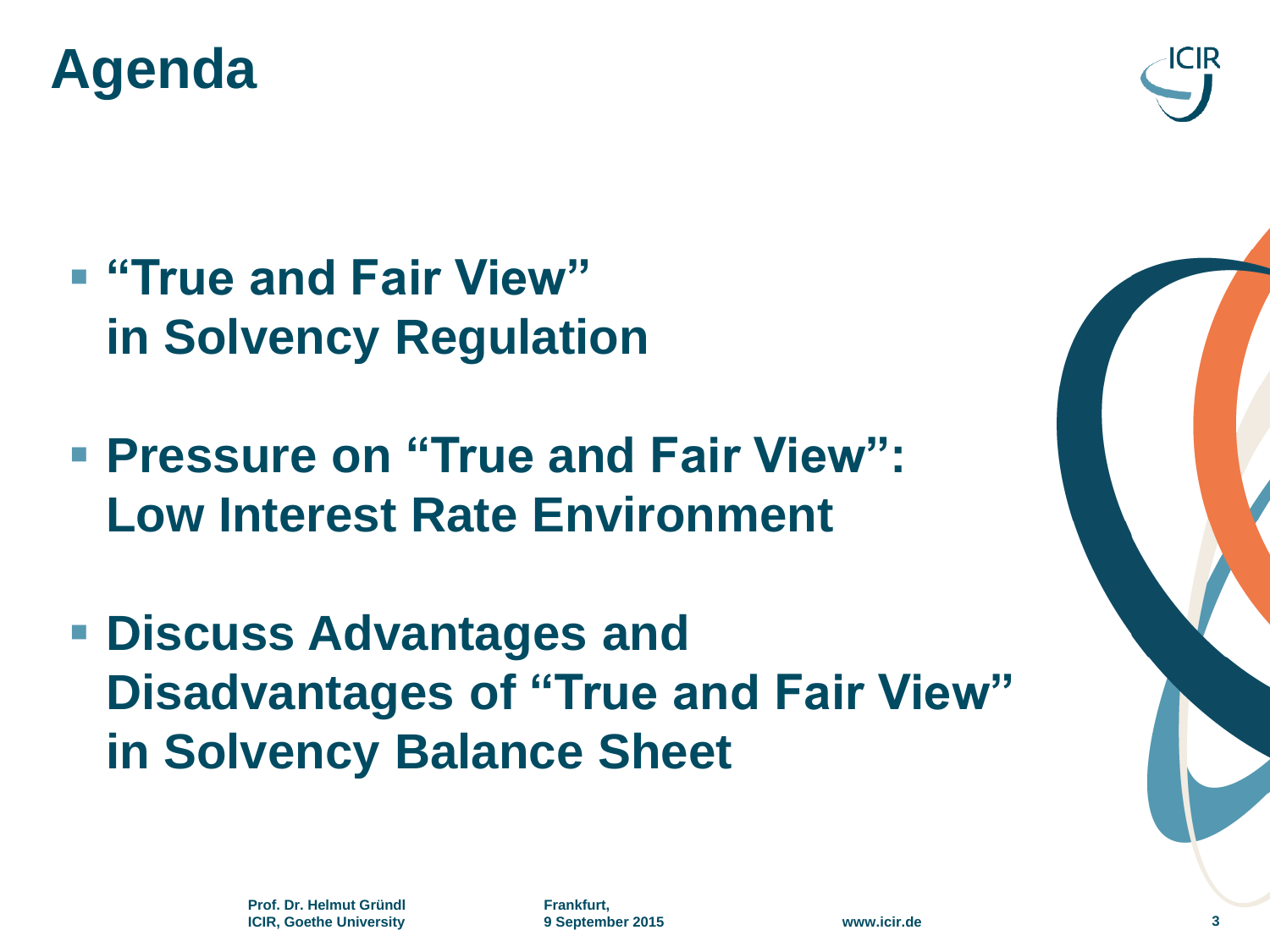

# **"True and Fair View" What is it?**

**Prof. Dr. Helmut Gründl ICIR, Goethe University**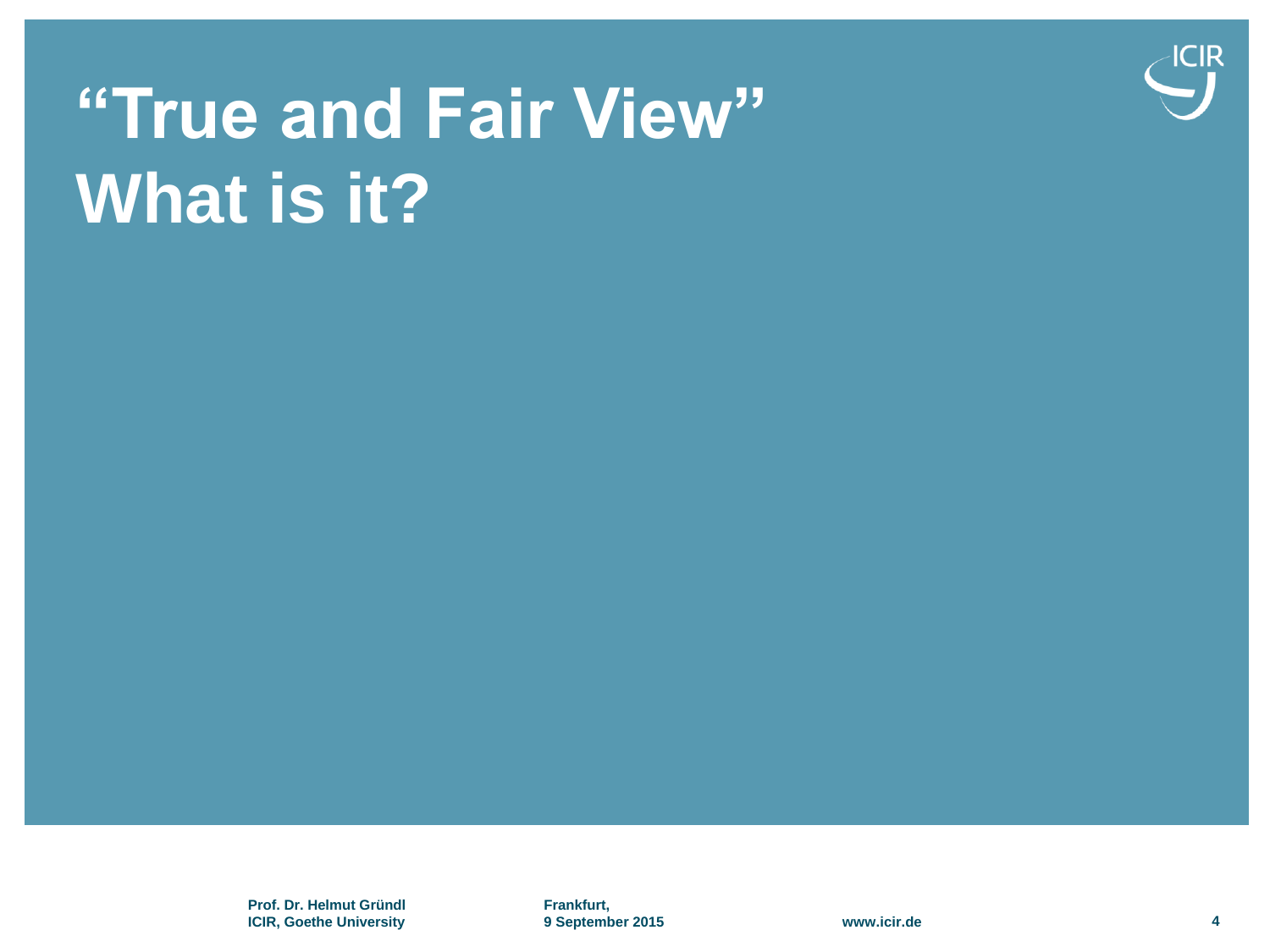# **Valuation "True and Fair View"**



- Financial statements **factually correct**
- **Compliant with** applicable **reporting framework**
- **No material misstatements** stemming from material errors or omissions of transactions
- **Faithful presentation of information** in financial statements
- **Reporting without any element of bias**
- **Reflect the economic substance** of transactions rather than just their legal form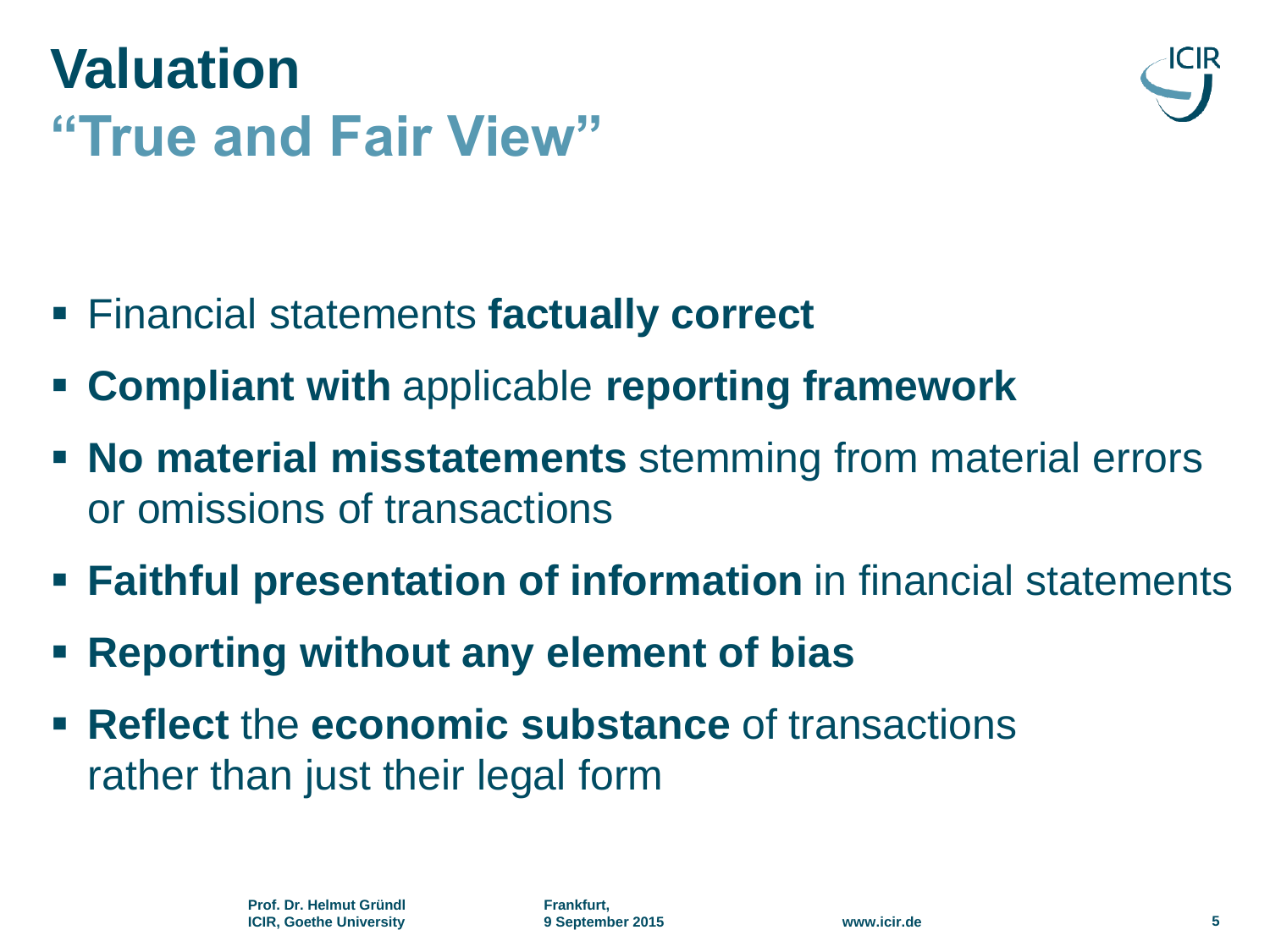#### **"True and Fair View"**  ICIR **Core Element of Valuation in Present and Future Solvency Regulation Worldwide**

- Australia
- **Bermuda**
- Brazil
- Chile
- China
- European Union
- Japan
- **Macedonia**
- **Mexico**

**।**<br>संस्कृत

- South Africa
- **Switzerland**
- **United States of America**

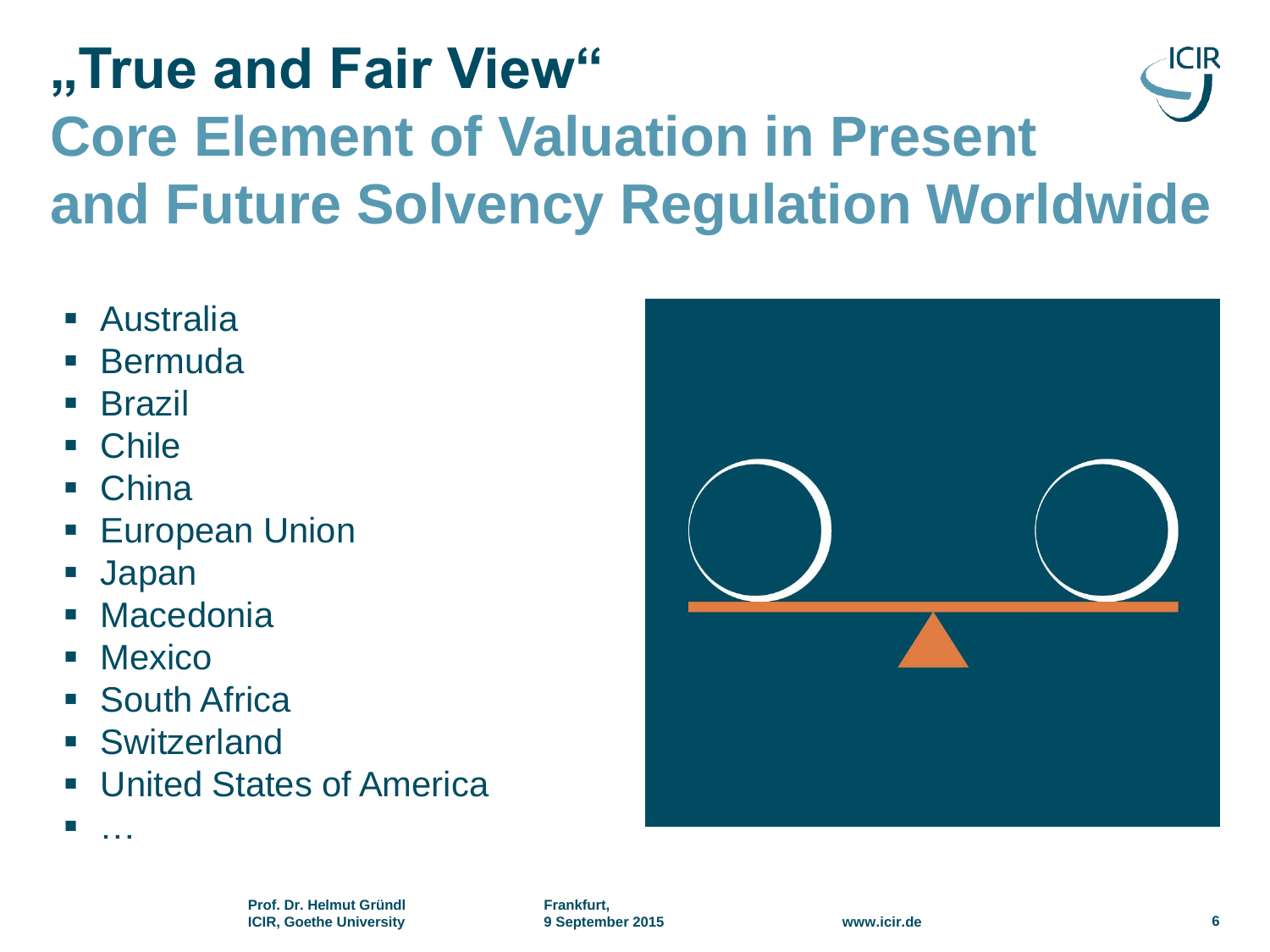## **"True and Fair View" in the Solvency Balance Sheet**



- **Insurance contracts** like other financial contracts well described by their **cash flows**
- Risk-return characteristics can be **replicated by listed financial instruments**
- Therefore: **Market-consistent**, i.e. arbitrage-free **valuation,** a **natural way to determine** values for assets and liabilities, and, as their difference, the value of the equity capital
- **Information-efficient view on solvency situation**
- **Low degree of managerial discretion**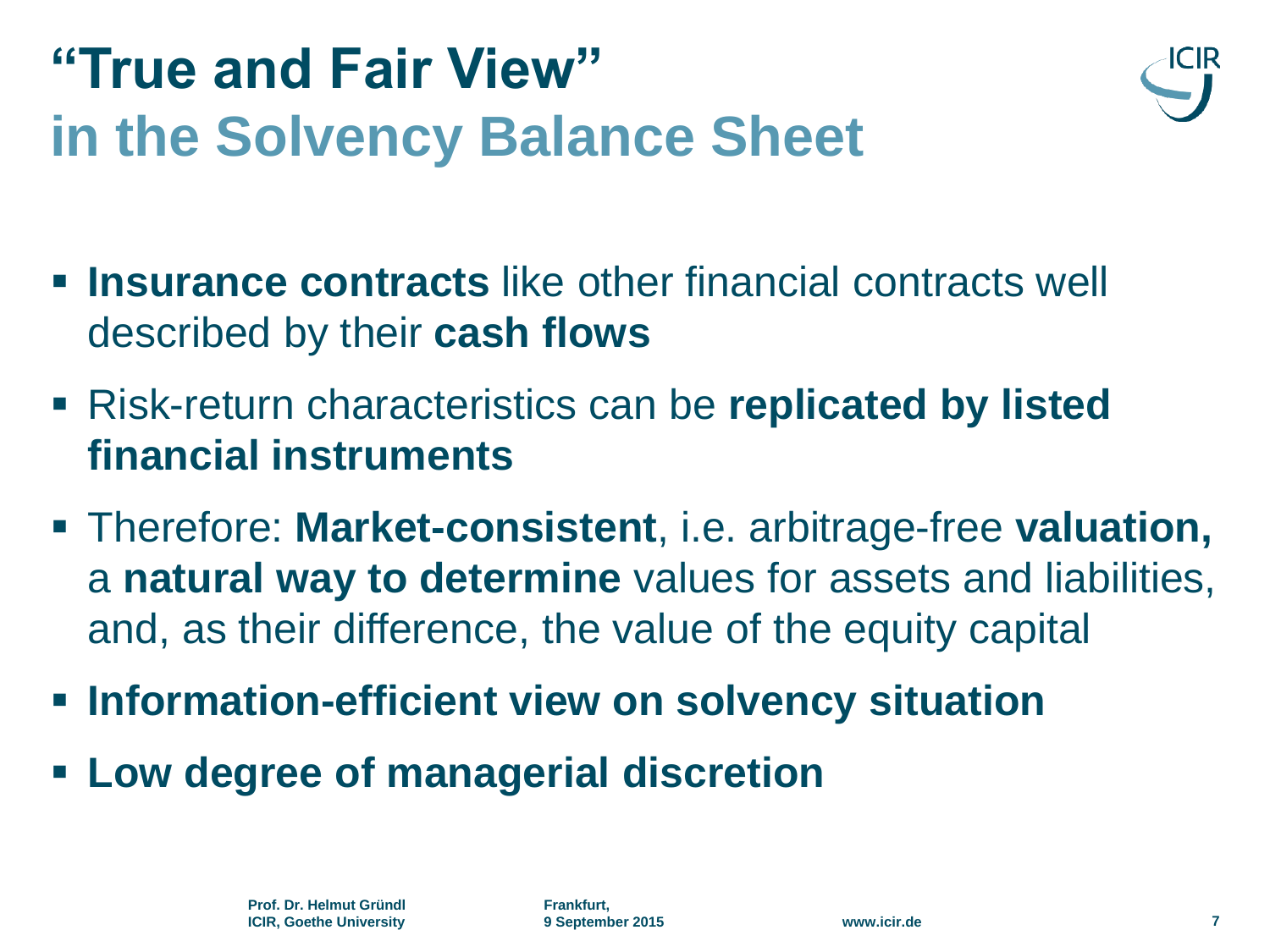### **"True and Fair View" in the Solvency Balance Sheet**





# **Best achieved through Market-Consistent Valuation**

**Prof. Dr. Helmut Gründl ICIR, Goethe University**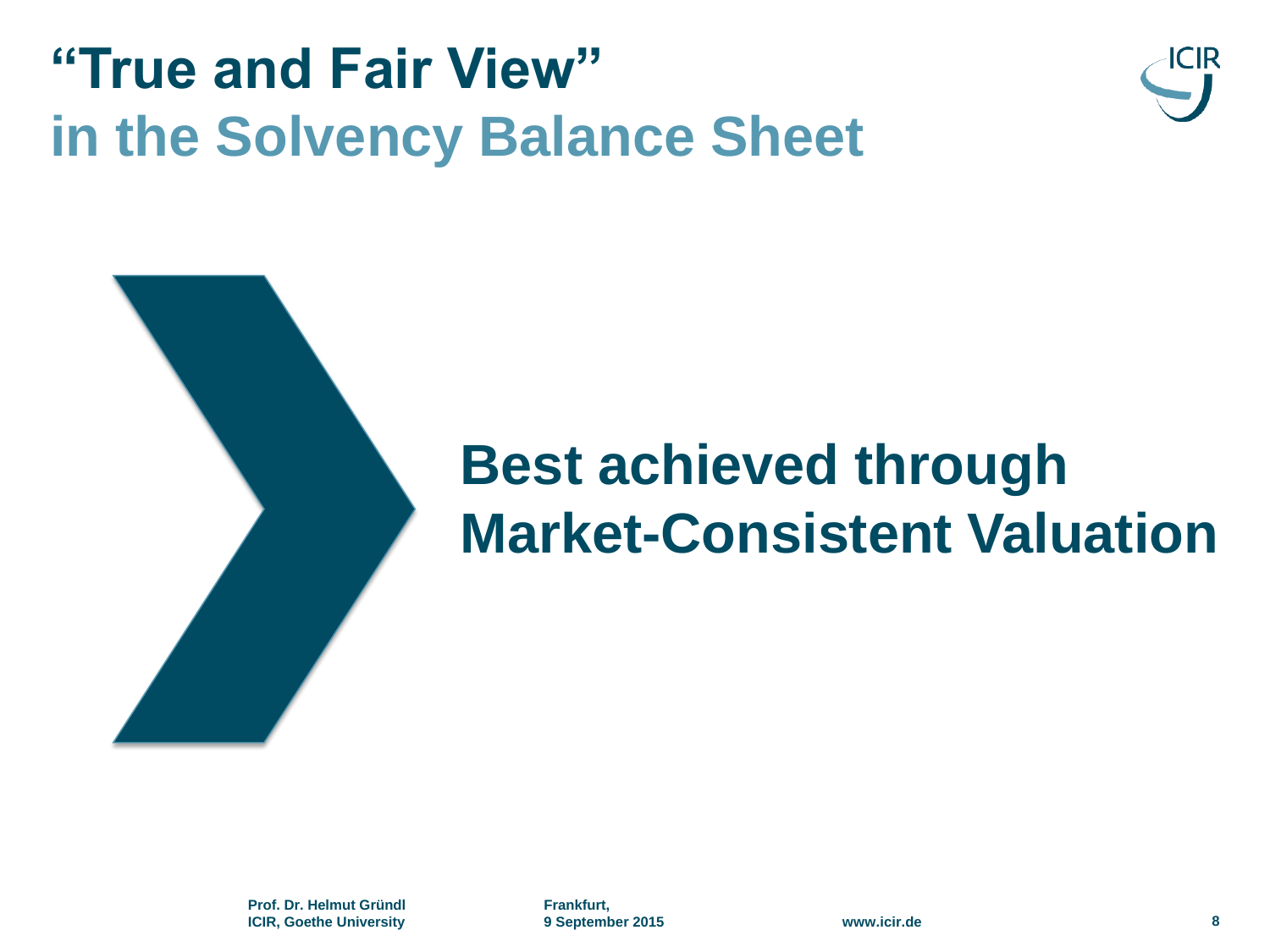#### **"True and Fair View" Through Market-Consistent Valuation**



#### **Advantages**

- **Detect financial distress** at an early stage
- **Time to react** and implement counter-measures
- **Incentive for effective risk management**

#### **Disadvantages**

- **Detect financial distress** at an early stage
- Possible **severe reaction of stakeholders** (policyholders, supervisors, investors)
- Possible **severe counter-reaction** of management (fire sales to decrease risk exposure and realize hidden reserves)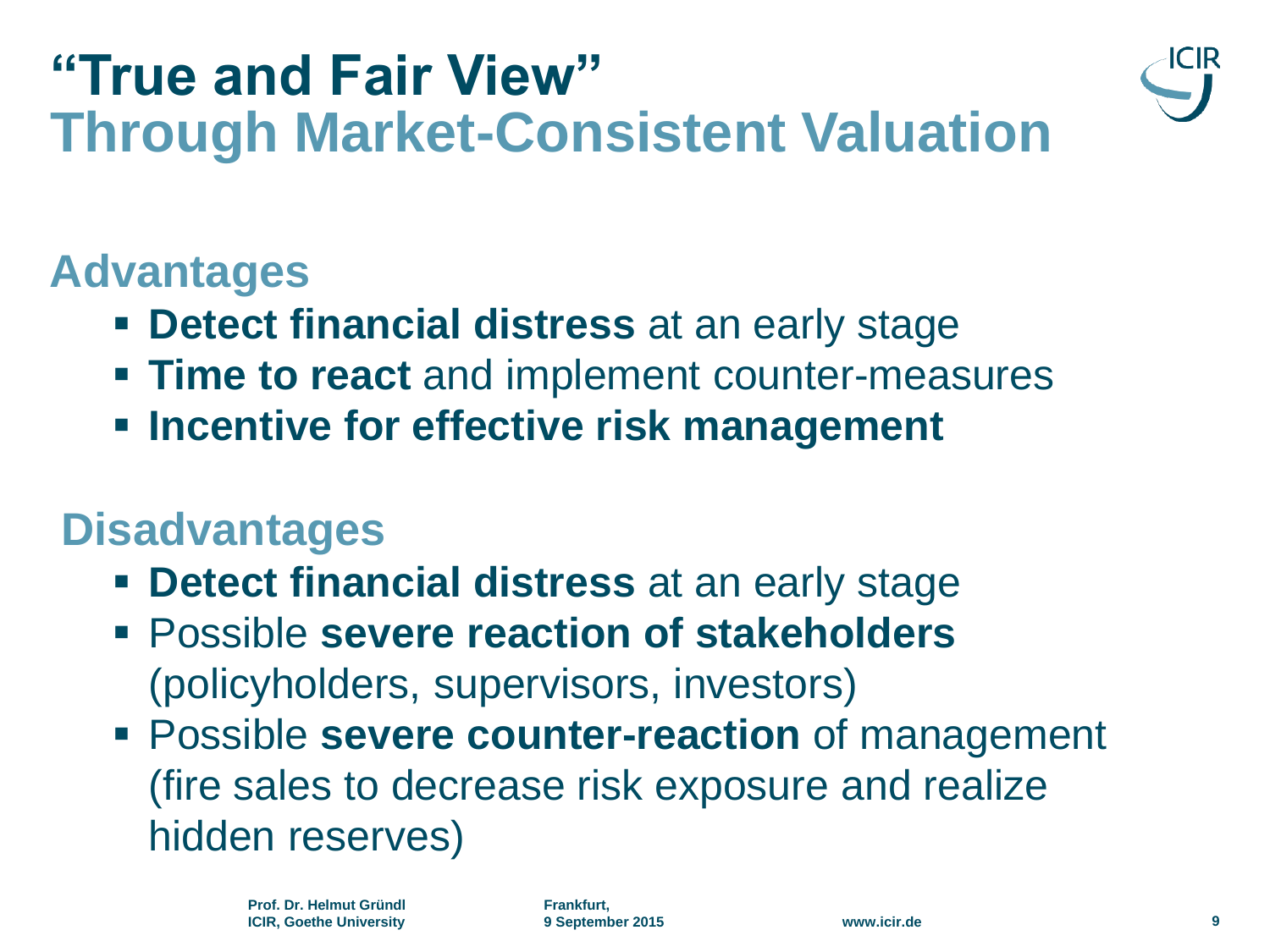

**An Example for Pressure on "True and Fair View": Life Insurance in the Low Interest Rate Environment**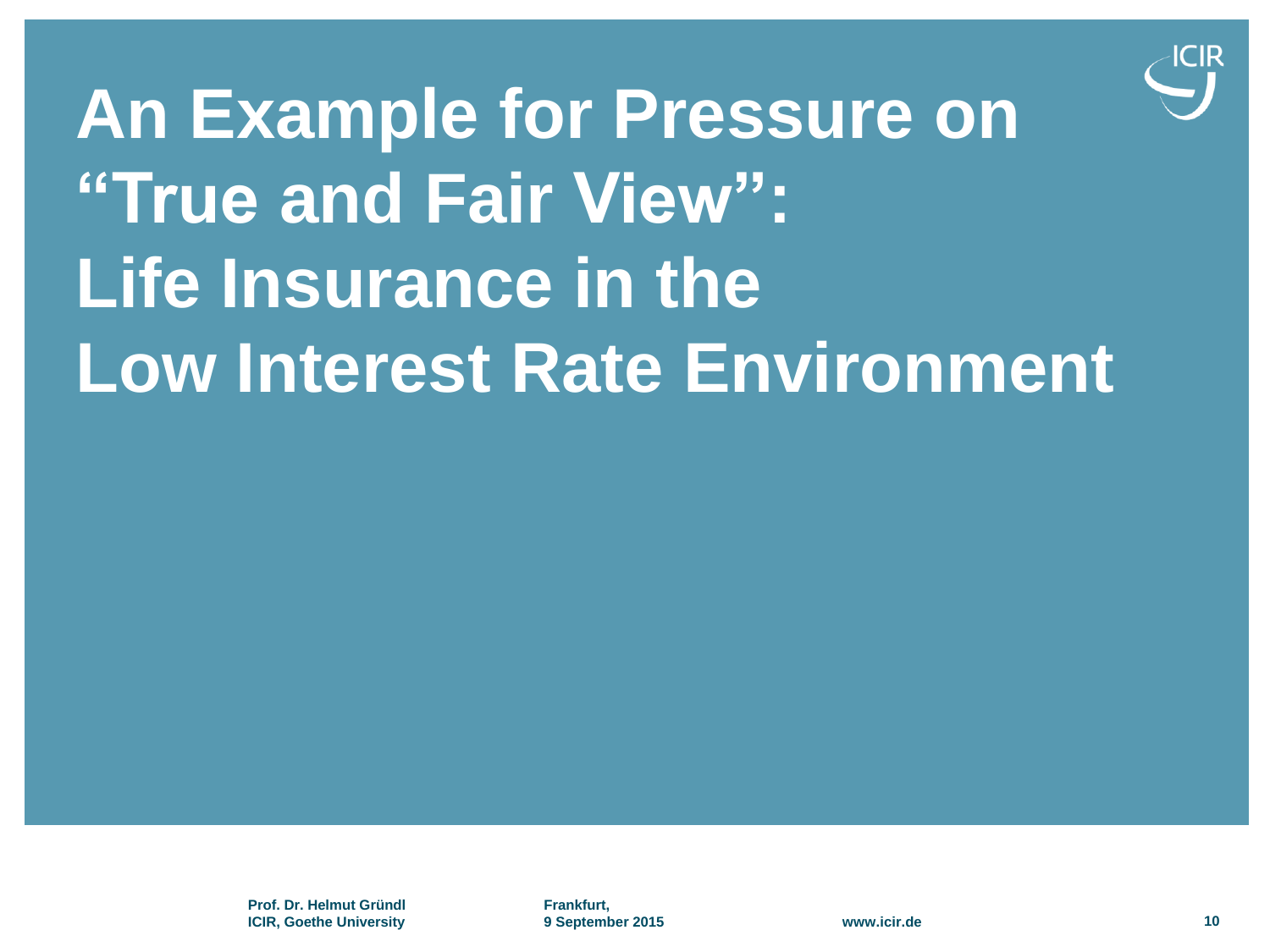

- Especially in Europe: **endowment and life annuity contracts with high investment guarantees**
- **Guarantee period**: **often decades**
- **Investment portfolio**: > 90% fixed-income securities
- **Duration of bonds** < Duration of life insurance contracts

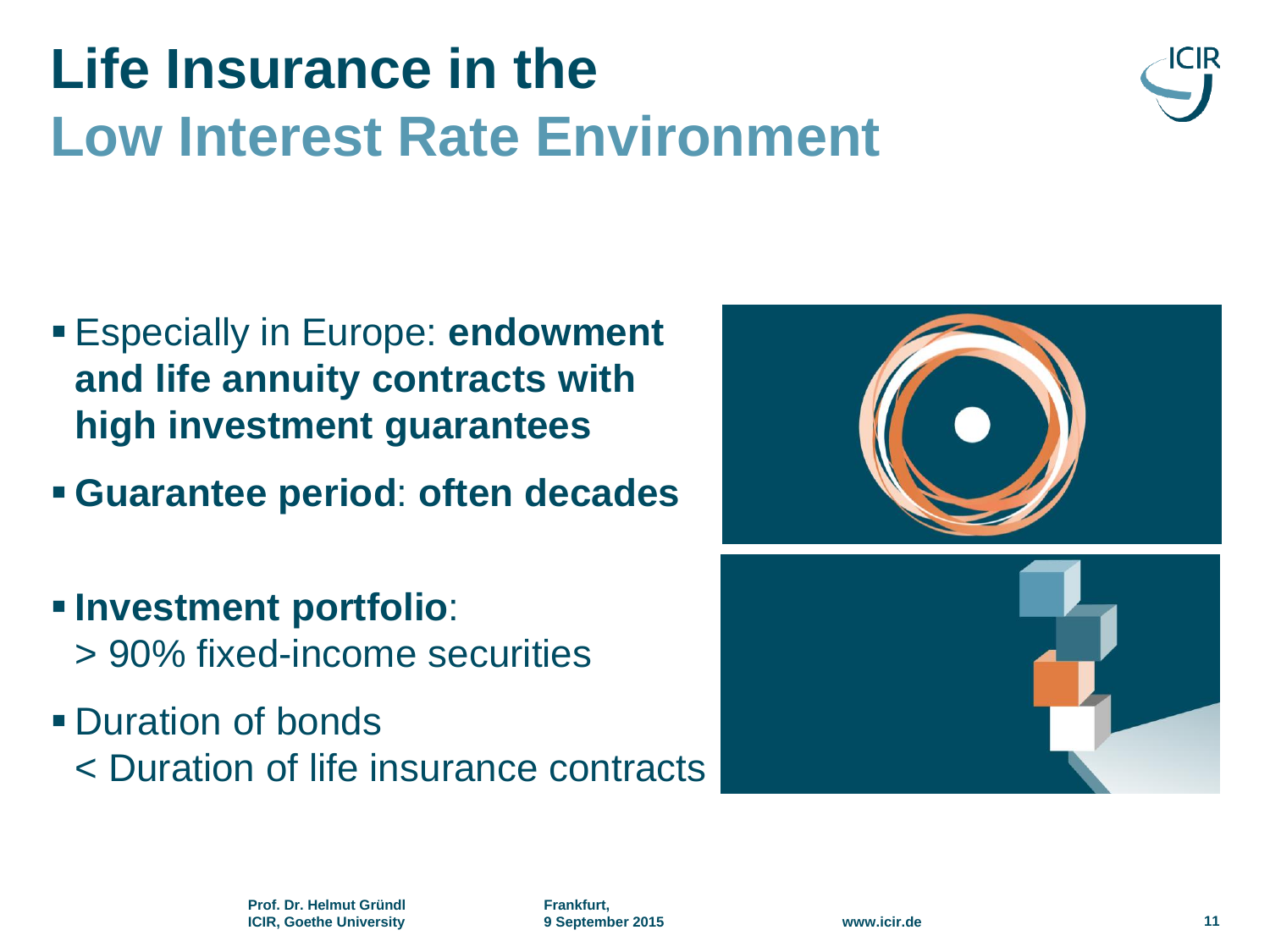

**Preparation for Solvency II:** Market-consistent valuation Assets:  $r \downarrow \rightarrow$  value t Liabilities:  $r + \rightarrow$  value 11 Equity capital: value  $\downarrow$ 



- **Insolvency risk for a** number of life insurers
- **Over-indebtedness**  $\rightarrow$  **Illiquidity**

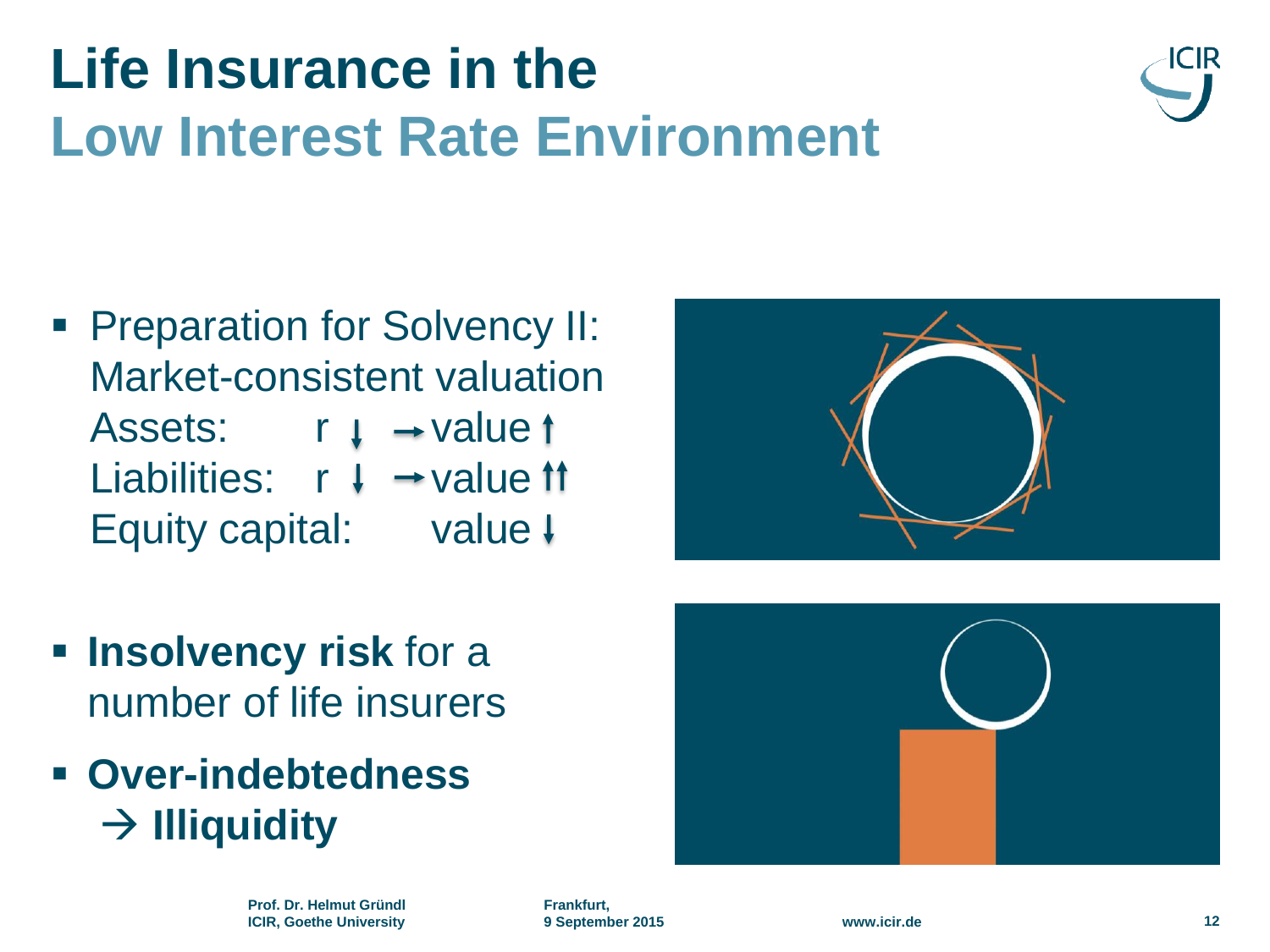

**Chance** of True and Fair View through market-consistent valuation: **Incentive for appropriate ALM** 

 $\rightarrow$  Increase duration of bonds, decrease duration of liabilities



**Immunize equity capital despite volatility of asset and liability values**

**9 September 2015 www.icir.de 13**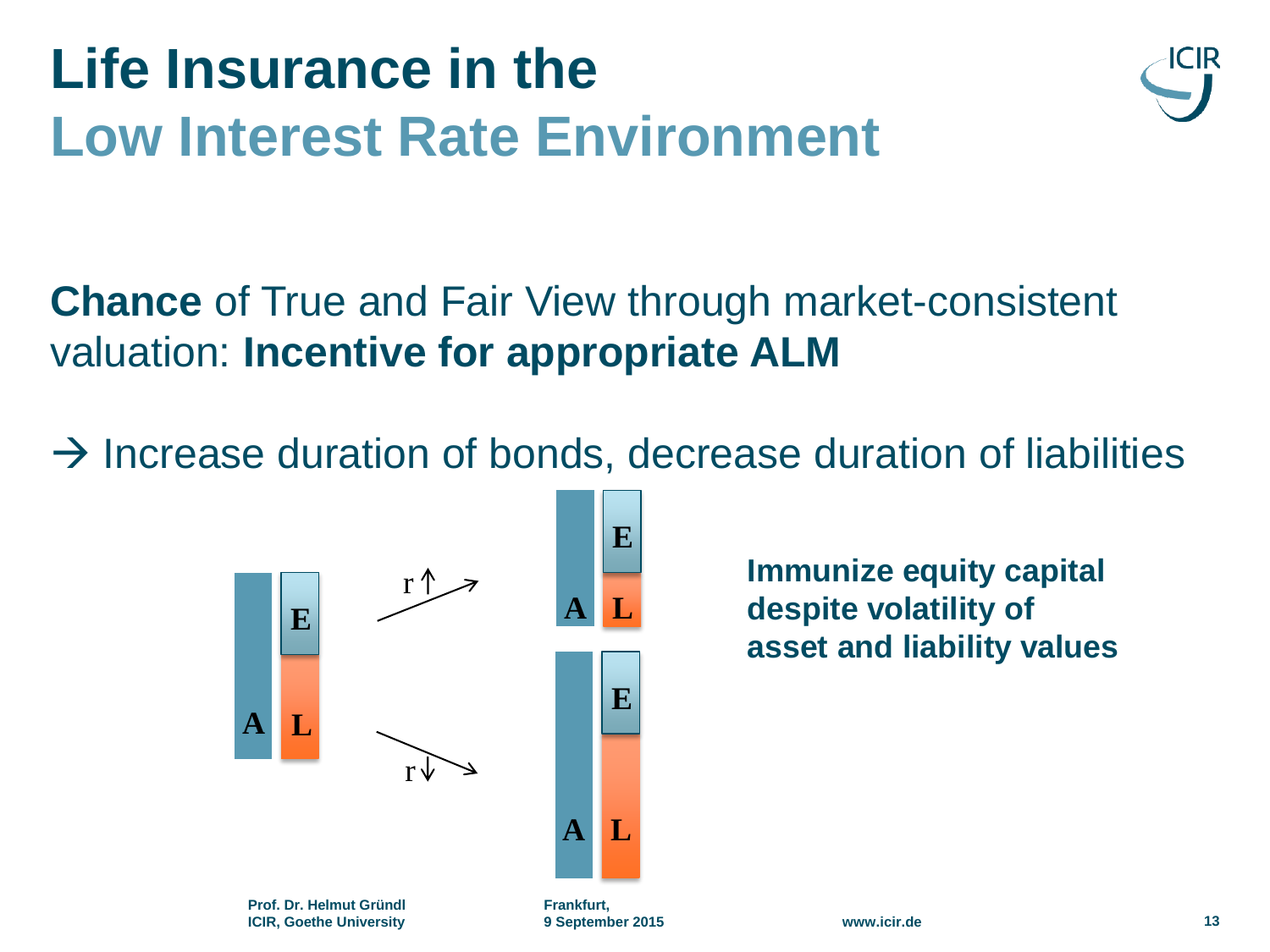



#### **Reality**

- **Duration change of liabilities not feasible** at short notice
- **No sufficient supply of bonds**  with Time-to-Maturity > 20 years
- Often **not possible to close duration gap**  between assets and liabilities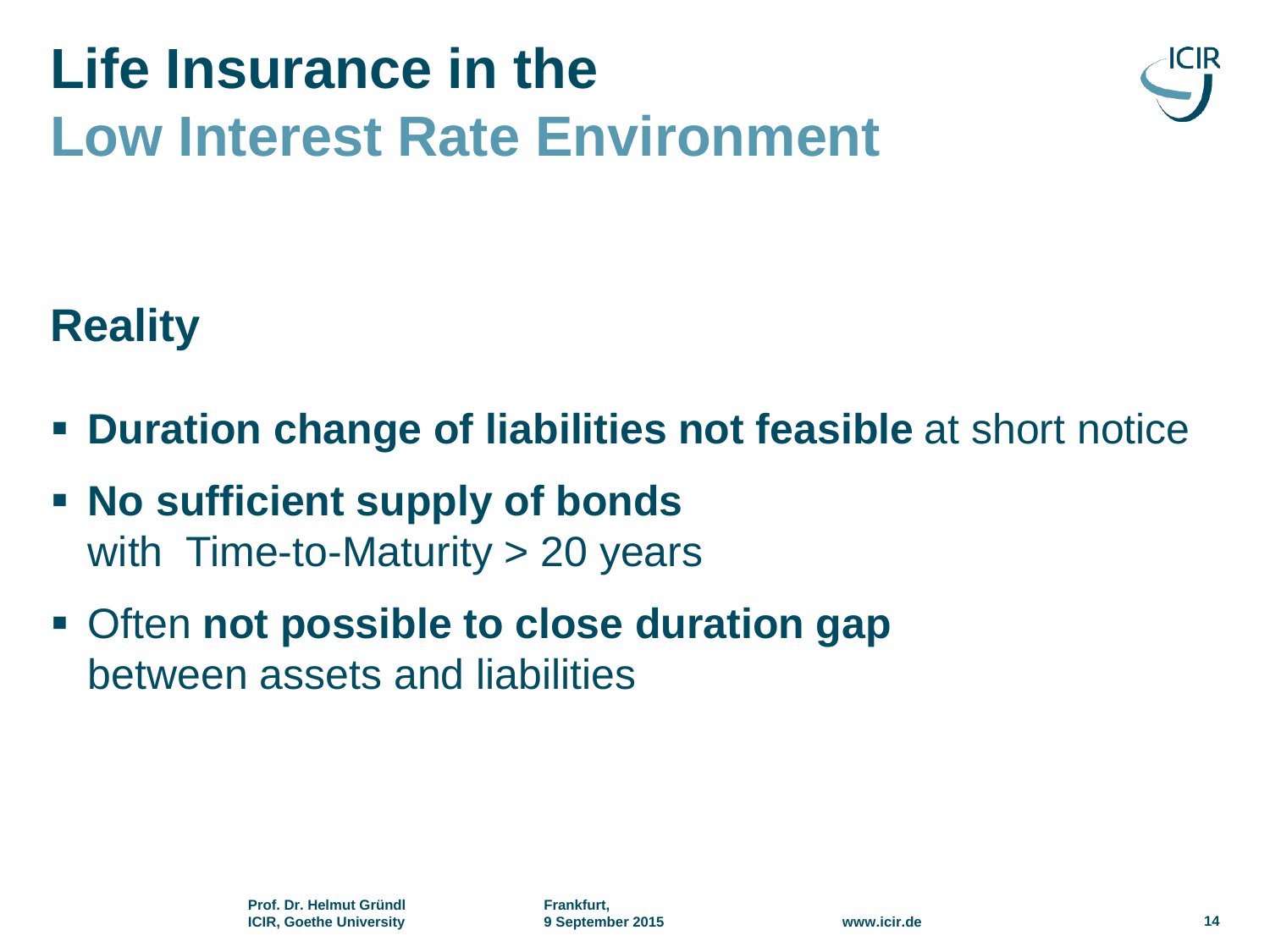#### **Consequences**

- Postpone introduction of Solvency II
- $\blacksquare$  **"True and Fair View" in Solvency Balance Sheet** under pressure:

**Higher and less volatile interest rates** for discounting liabilities ("ultimate forward rate", "transitional measures", "volatility adjustment")



**A L**

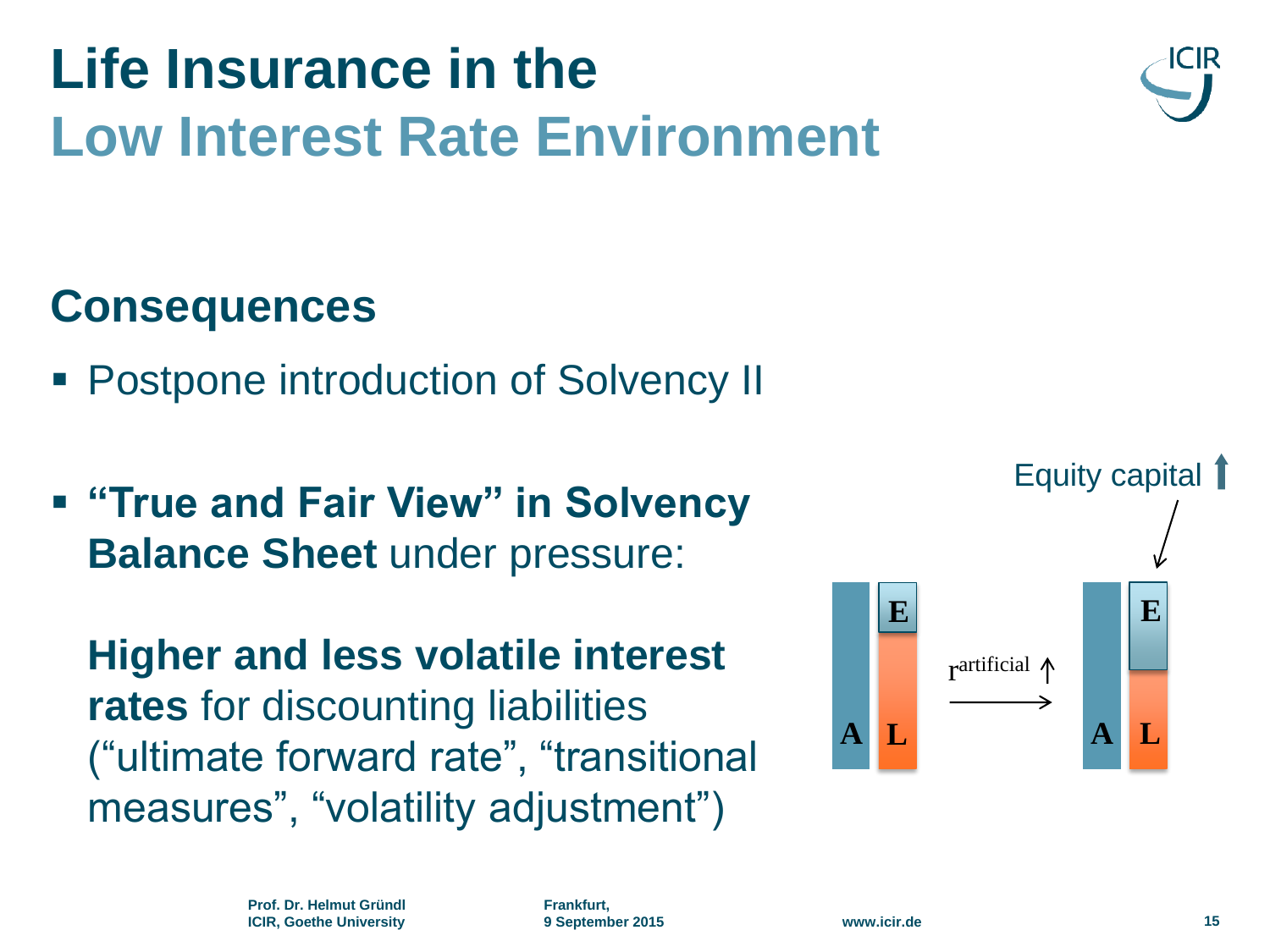

# **Deviation from "True and Fair View"**

# **Advantages and Disadvantages**

**Prof. Dr. Helmut Gründl ICIR, Goethe University**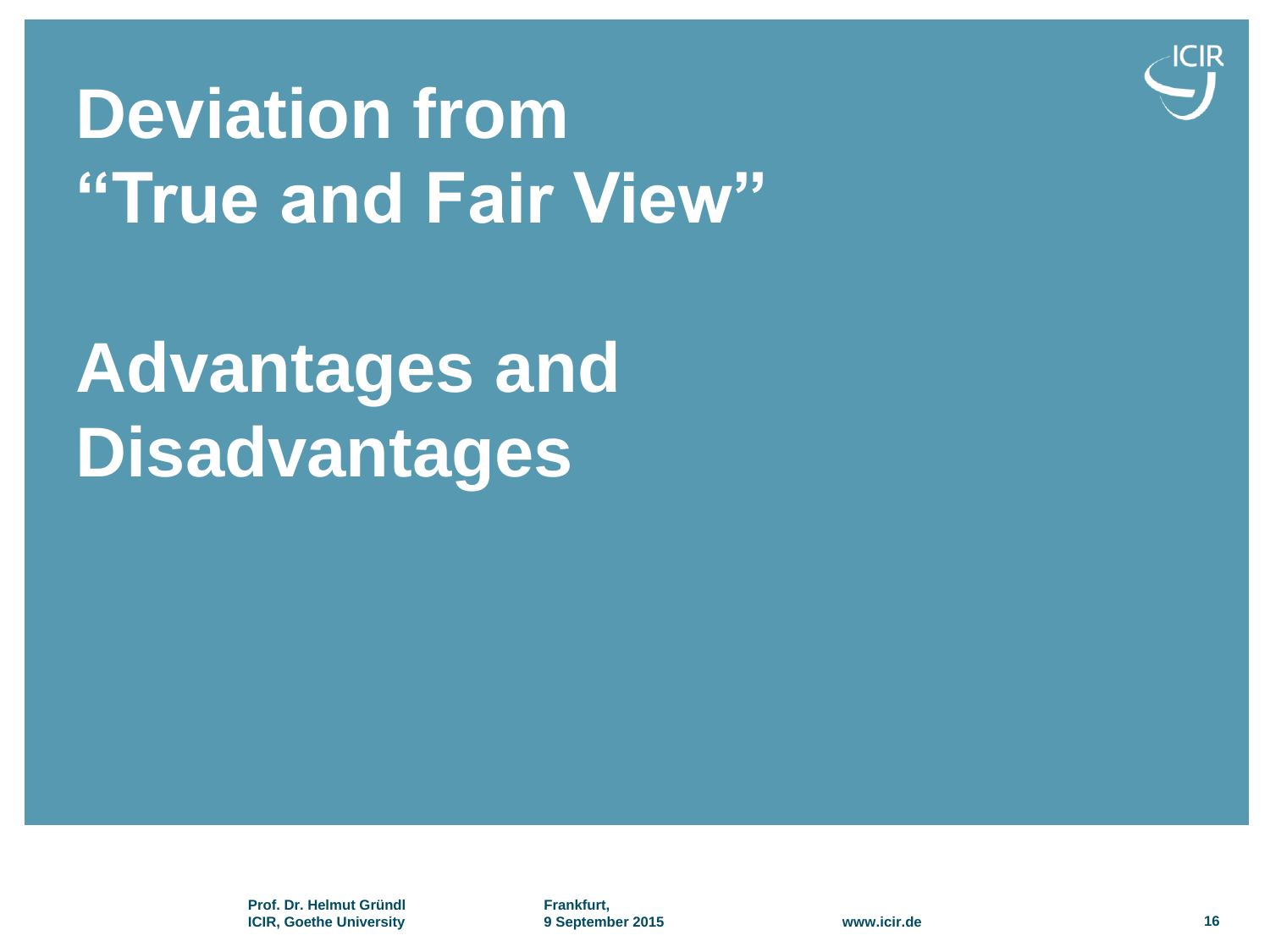#### **Deviation from "True and Fair View" Advantages**





**Deviation from "True and Fair View" can** 

- … **avoid surrender waves** with immediate liquidity problems
- … **avoid fire sales**
- … can be an **effective remedy against panic reactions**
- … can be **advantageous in retrospect**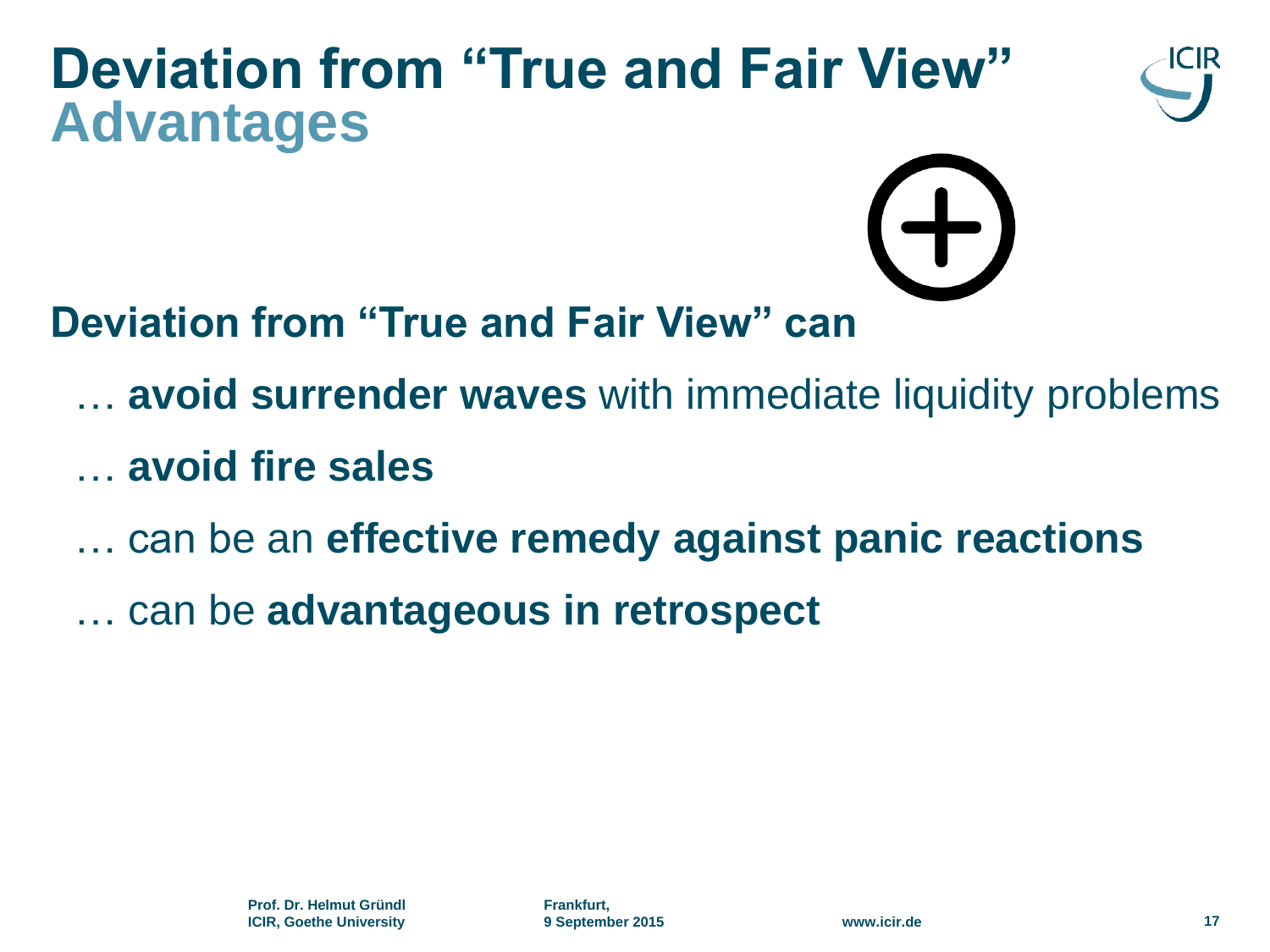#### **Deviation from "True and Fair View" Disadvantages**





- **Wrong incentives for risk management**: Optimize distorted balance sheet solvency vs. optimize real-world solvency  $\rightarrow$  Inefficient allocation of funds and risks
- **Loss of time** to implement "real-world" risk management
- **Increased equity capital value** through deviation from fair value: **No real capital buffer**, but more or less **"hot air"**
- **"Stickiness"** of implemented deviations from "Fair View", once the triggering crisis is over

#### $\rightarrow$  Sustained distortion of "True and Fair View"